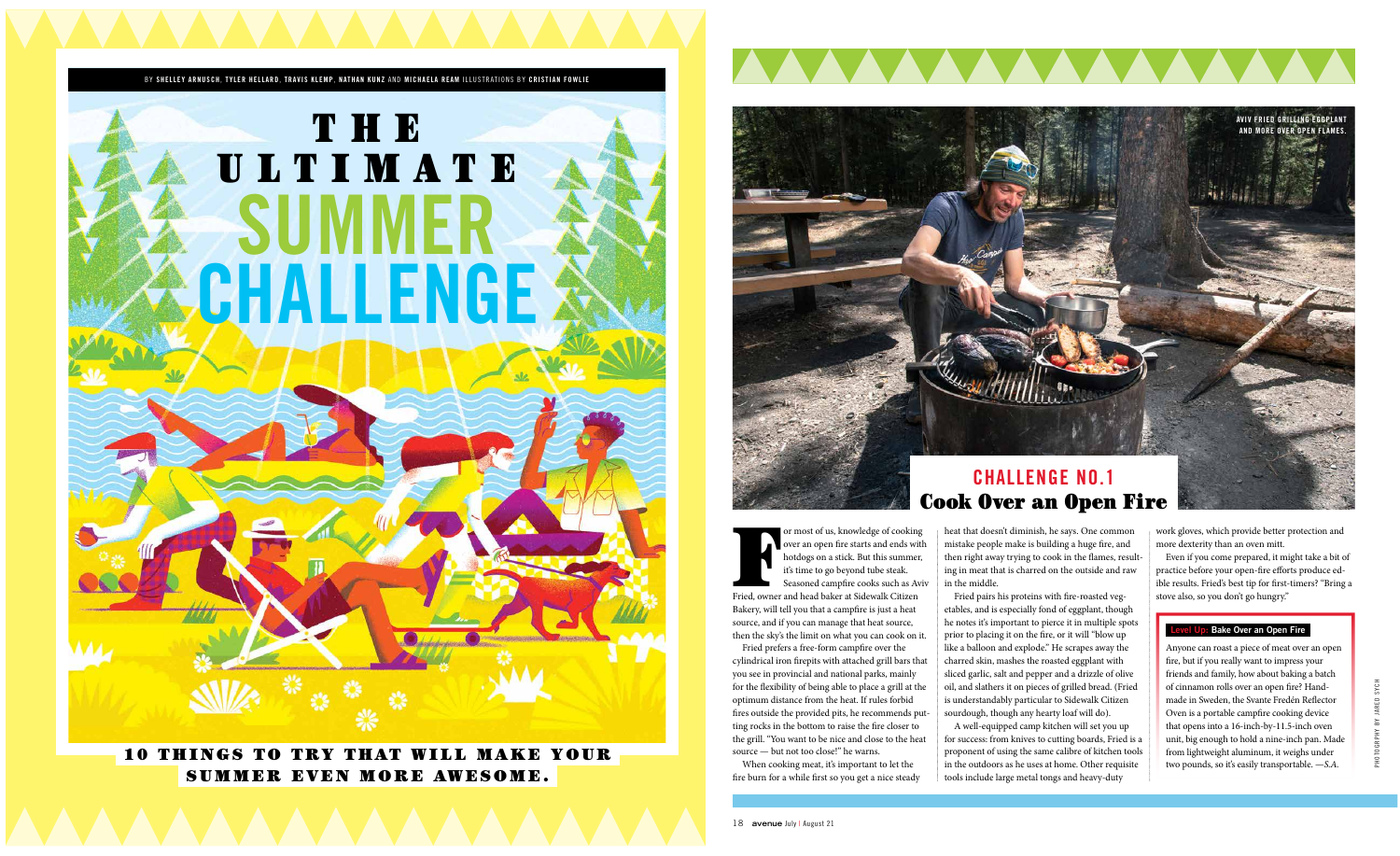

# **CHALLENGE NO.2** Set Up an Outdoor Home Office

ith summer in full swing, setting up an outdoor office is a great way to get that vitamin D while getting stuff done. As with indoor home offices, you'll need a few key pieces for your outdoor office. We've all made the mistake of working in a position that is not conducive to good posture, so make sure you have a good chair and consider acquiring a foldable, mobile desk if your patio tabletop isn't an ideal height. And while July and August rays might be good for getting a tan, they aren't great when beating down on your computer, so invest in an adequate umbrella or shade feature to keep your technology cool. **W**

### **Level Up: Create a Vertical Garden Video-Conferencing Backdrop**

A vertical garden (basically a container garden stacked on shelves or hung from a ladder-like structure) isn't just a nice focal point for your backyard or balcony it's also an ideal backdrop for video meetings. "You have to be sure you're picking the right size of plants and understanding what amount of sunlight they are getting," says Laura Stegeman, a horticulturist and owner/operator of Gardens by Laura. "If it is a more shaded spot you could go with fuchsia, begonias or impatiens. If it is a sunnier spot, something like pansies, dahlias and geranium work great." —*T.K.*



# **CHALLENGE NO.3** Get a Skateboard

ith an Olympic debut on the<br>
horizon, skateboarding is abo<br>
to go mainstream like never<br>
before, which means that a lot<br>
more of the population will<br>
be getting on board, so to speak. If you're one of horizon, skateboarding is about to go mainstream like never before, which means that a lot more of the population will the many who are feeling the push to learn (or relearn) to skateboard as an adult, you'll first need to

get yourself set up. Spencer Corbett from The Source Snowboards and Skateboards location in the Beltline recommends keeping it simple. "I would start someone off with an 8.25-inch deck so there is more surface area, some softer wheels that are a bit bigger — like 53 to 56 millimetres — so you don't feel every crack you roll over, and some Independent-brand trucks," Corbett says*.*

### **Level Up: Ride a Skateboard Park**

The Compound, an indoor skateboarding facility in Ramsay, offers beginners' camps for all ages (COVID-19 dependent). However, Corbett says there is a lot to be learned by simply observing experienced skaters in action. "It's great to get out to a park and watch what other skaters do and learn park etiquette, which is huge," he says. "Calgary has had parks pop up all over in the last few years. Two of the best are Huntington or Southwood, which are booming with great talent, but also great for people just starting out because they have a lot of low-impact obstacles to practice on." —*T.K.*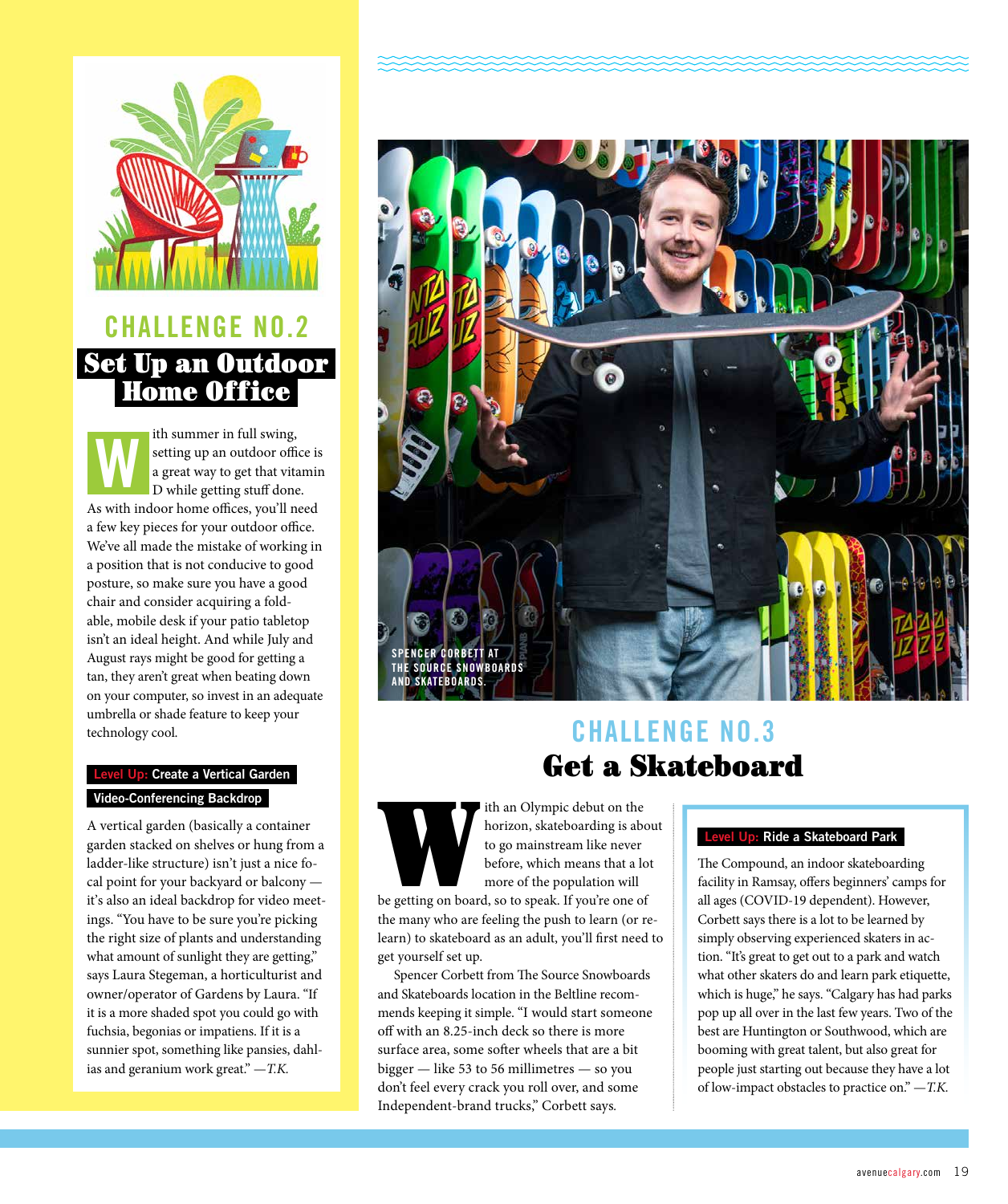

I f you know your *Heritage Minutes*, you'll remember that a long time ago an old man nailed some peach baskets to a wall and some guys threw a ball at them. From these humble beginnings weventually got the NBA, the Toront f you know your *Heritage Minutes*, you'll remember that a long time ago an old man nailed some peach baskets to a wall and some guys threw a ball at them. From these humble beginnings we several amusing courtside Drake moments, which I'm sure is, more or less, what James Naismith imagined when he was ruining that old man's baskets. But you don't need to have a wildly ambitious vision to start your own successful sports league: being only kinda-sorta motivated will do, even if that motivation comes from a desire to stem the "quarantine 15" (going on 30). Also, any excuse to see people who don't live in your house is a welcome one (and because you are the founder, commissioner and organizer of this new sports league, you get to choose who those people are).

Here are some tips to take your first step toward the Hall Of Fame you will undoubtedly someday build:

Loosen your definition of "sports." With actual sporting facilities in limbo, you need something you can play on any available patch of grass or slab of pavement. Look to the games played by children and old people for inspiration and then adapt to meet your current needs: stickball in 1

# **CHALLENGE NO.4** Start a League of Your Own

parking lots, bocce in the alleys and dodgeball in playgrounds are all viable options.

Also loosen your definition of "league." If you organize some friends to play a game more than once, you are officially a league. 2

No athletes allowed. All those people who played real sports competitively into their 20s are too competitive and will suck the joy out of any activity. If you don't believe me, watch a game of Ultimate and bear witness to just how seriously a grown man can take playing Frisbee. 3

Rules-schmules. You need some, obviously, but keep them to a minimum and make them as objective as possible, because the last thing you want in the middle of the game is a drawn-out debate on the existential nature of a foul. 4

Having a drink after the game is okay, but being able to drink *during* the game is better, if not the entire point of playing. 5

Avoid anything that involves any amount of sustained running because running is terrible. If you make your friends run, they will not only drop out of your league, they will stop being your friends and then you'll be left to play with yourself. —*T.H.* 6

### **Level Up: Make Your Own League Merch**

It's not hard to get a custom T-shirt made these days, but if you want to create league merch that players actually like wearing, ditch the ill-fitting fast fashion for a more thoughtful alternative. Calgary-based brand Local Laundry works exclusively with 100-per cent Canadian-made products that feel great, look great and can be customized down to the tags. Local Laundry can also create a charitable-giving component to custom garment orders, so that each time a friend buys one of your league hats or tees it could end up, for example, helping under-privileged kids play sports. —*S.A.*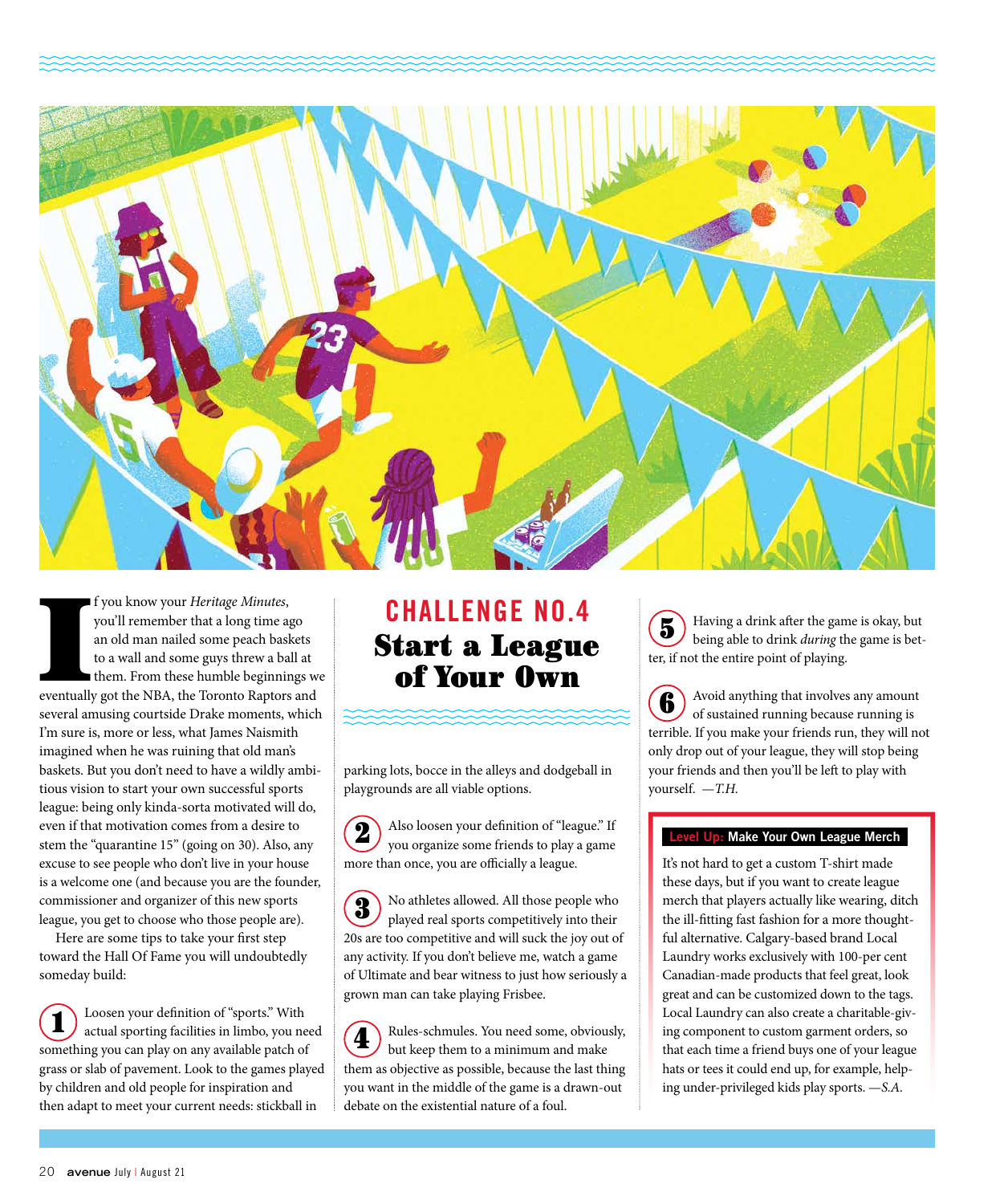# **CHALLENGE NO.5** See Moraine Lake at Sunset



hile we don't get that many summer days at this latitude, the days we do get are extralong — so long that you can actually plan an after-work excursion to the mountains to catch the sunset. Evening mountain excursions to tourist hot spots like Moraine Lake in Banff National Park mean fewer people blocking your view while you take in one of the world's most stunning scenes. **W**

### **Level Up: See Moraine at Sunrise**

This one is for serious night owls only: head out on the highway just after midnight and settle in at Moraine Lake in time for nautical twilight, the first sign of sunrise, which in the month of July happens between 3:30 and 4:30 a.m. Stay for the big reveal, then find a nice spot to nap in the morning sun. —*S.A.*



# **CHALLENGE NO.6** Go Rafting On the Bow

on't be one of those people staring<br>
wistfully at a fun-loving crew float-<br>
ing down the Bow on a sunny day.<br>
Make this the summer that you<br>
get out there, too. To float the Bow,<br>
you'll need a decent-sized raft that you'v wistfully at a fun-loving crew floating down the Bow on a sunny day. Make this the summer that you get out there, too. To float the Bow, up in advance to ensure there are no holes, life jackets for everyone in the raft, paddles (ideally three so that if you lose one you still have two to manoeuvre the raft), an emergency whistle and provisions.

Plan your trip by first thinking about where you want to end up — popular landing spots include the Prince's Island lagoon and the beach near the parking lot at St. Patrick's Island — then backtrack to determine a launch spot based on how long you want to be on the river. The West Baker Park boat ramp provides easy river access and an extended ride. To shorten the journey, put in at Shouldice Park or Edworthy Park instead.

A few other tips for happier rafting: check the weather report before you go to avoid being on the water during one of those charming hailstorms we get around these parts. Keep your phone in a Ziploc bag. Wear an old pair of sneakers that you don't care about getting wet so that if you need to jump out and pull the raft to shore you'll have sure footing on the river rocks. And keep your eyes on what's up ahead so that you can safely pilot your raft past bridge structures and around shallow sections.

If this is all way too much, book a trip with one of the local rafting tour companies like Lazy Day Raft Rentals, Calgary River Experience or The Paddle Station, and let someone else handle the logistics, leaving you to handle the fun*.*

### **Level Up: Run the Harvie Passage Rapids**

Rafting the Bow used to mean never, *ever* going further than the zoo on account of the weir that once forded the river where it rounds the bend near the intersection of Memorial Drive and Deerfoot Trail. Infamously known as the "drowning machine," the weir created a churn of water that was a death trap for paddlers. Construction to remove the weir began in 2009, and it has since been replaced with a series of man-made channels that double as a water park for kayakers and other paddling enthusiasts — recreational rafters included.

If you want to finish your journey down the Bow by running the Harvie Passage rapids, keep right and follow the shoreline for the easier Class 2 passage (rather than the more difficult Class 3 passage to the left). Then hold on tight and enjoy a real-life version of the Niagara Falls log ride at the Stampede. —*S.A.*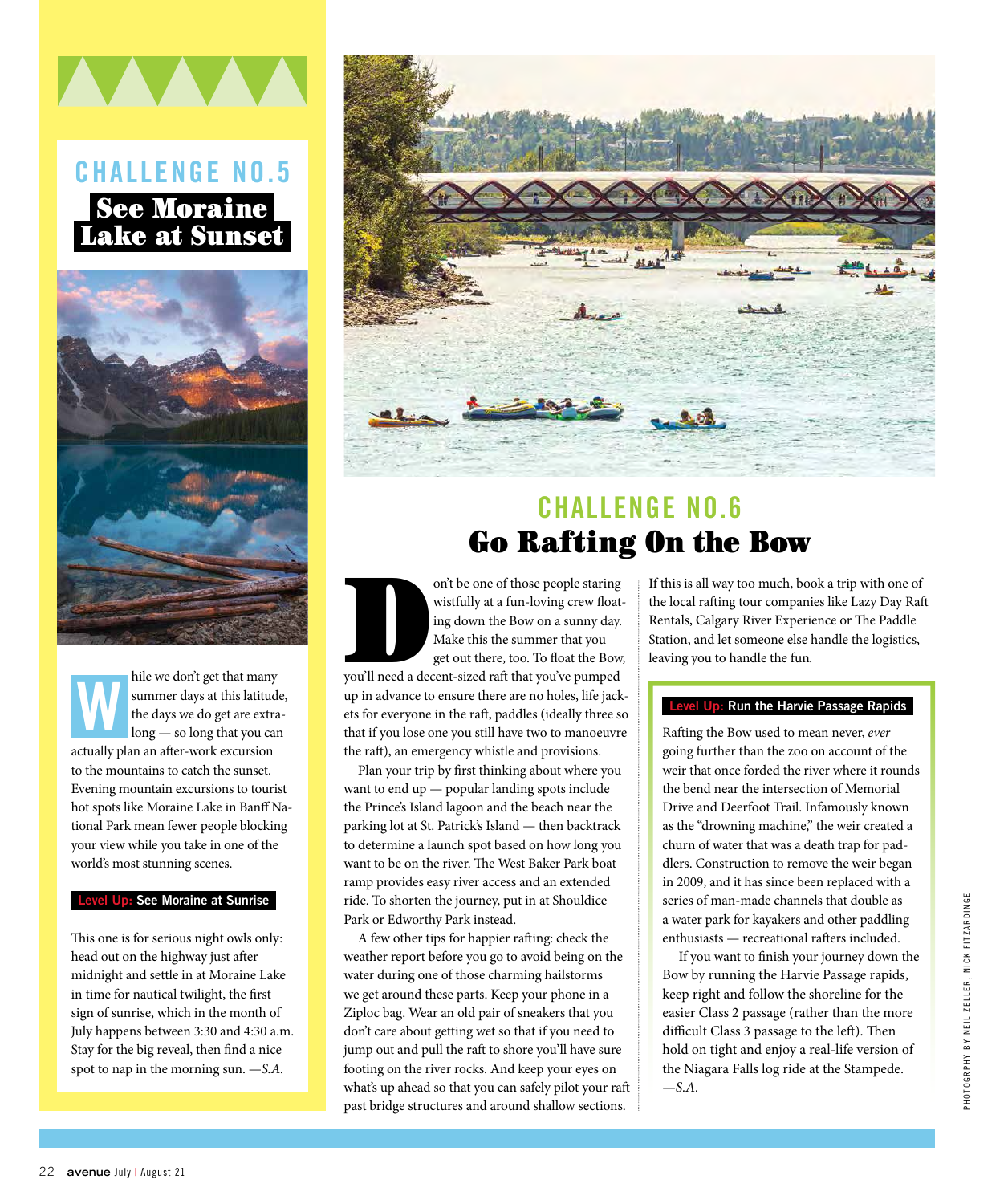

# **CHALLENGE NO.7** Go See Some Murals

algary has seen an explosion of vibrant murals over<br>the past several years. Local<br>Black-led advocacy organization Pink Flamingo part-<br>nered with artist Jae Sterling to produce algary has seen an explo sion of vibrant murals over the past several years. Local Black-led advocacy organi zation Pink Flamingo part - *The Guide & Protector* in Chinatown last year and will again be involved in mural production this summer. Across the river in the inner-city community of Sunnyside, DIY efforts have turned alleyways into garage-door galleries (you can link to an art-crawl map on Instagram @sunnyside\_garage\_art) and Springboard Performance has turned shipping containers into an art park at containR.

No recent art initiative, however, has impacted Calgary on quite the same scale as the Beltline Urban Murals Project (BUMP). Since 2017, this project has transformed more than 50 innercity walls into massive pieces of art, celebrating them each August with the BUMP Festival. Self-guided tour routes of old and new murals are available on the BUMP website, with this year's additions set to go up between Aug. 1 and 28. BUMP executive director Julia Schreiber recommends making multiple mural-viewing trips over the course of the month in order to fully appreciate the process.

### **Level up: Paint Your Own Mural**

Homeowners can create their own murals on their garages or sides of homes at their own discretion — all the City asks is that you keep it PG. For the less artistically inclined, consider bringing in a BUMP artist or commissioning another local muralist to bring your vision to life. —*N.K.*

**2018 BUMP MURAL BY MIKHAIL MILLER AND RACHEL ZIRIADA AT 1022 17 AVE. S.W.**

**MODEL, NYAWIEKA, THE NOBLES MGMT HAIR AND MAKEUP BY CHIMDIE UFONDU COMPANIA FANTASTICA T-SHIRT, \$42, FROM PURR ICHI-CILIY SUNGLASSES, \$25, FROM LUNA BLUE**

 $6665$